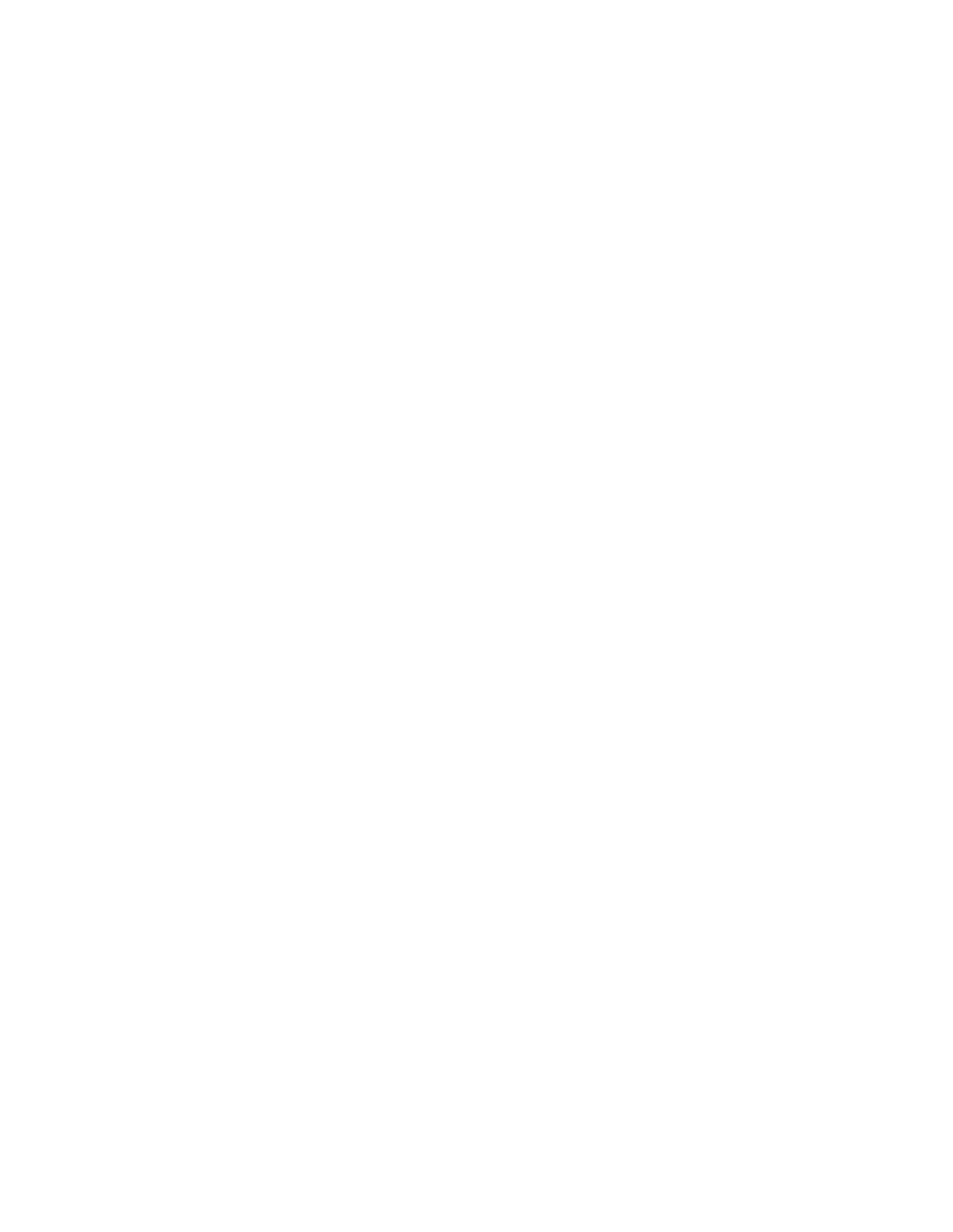

## **TABLE OF CONTENTS**



## For Conference Information and Useful Tools Please Visit: www.tmta.info www.nctm.org

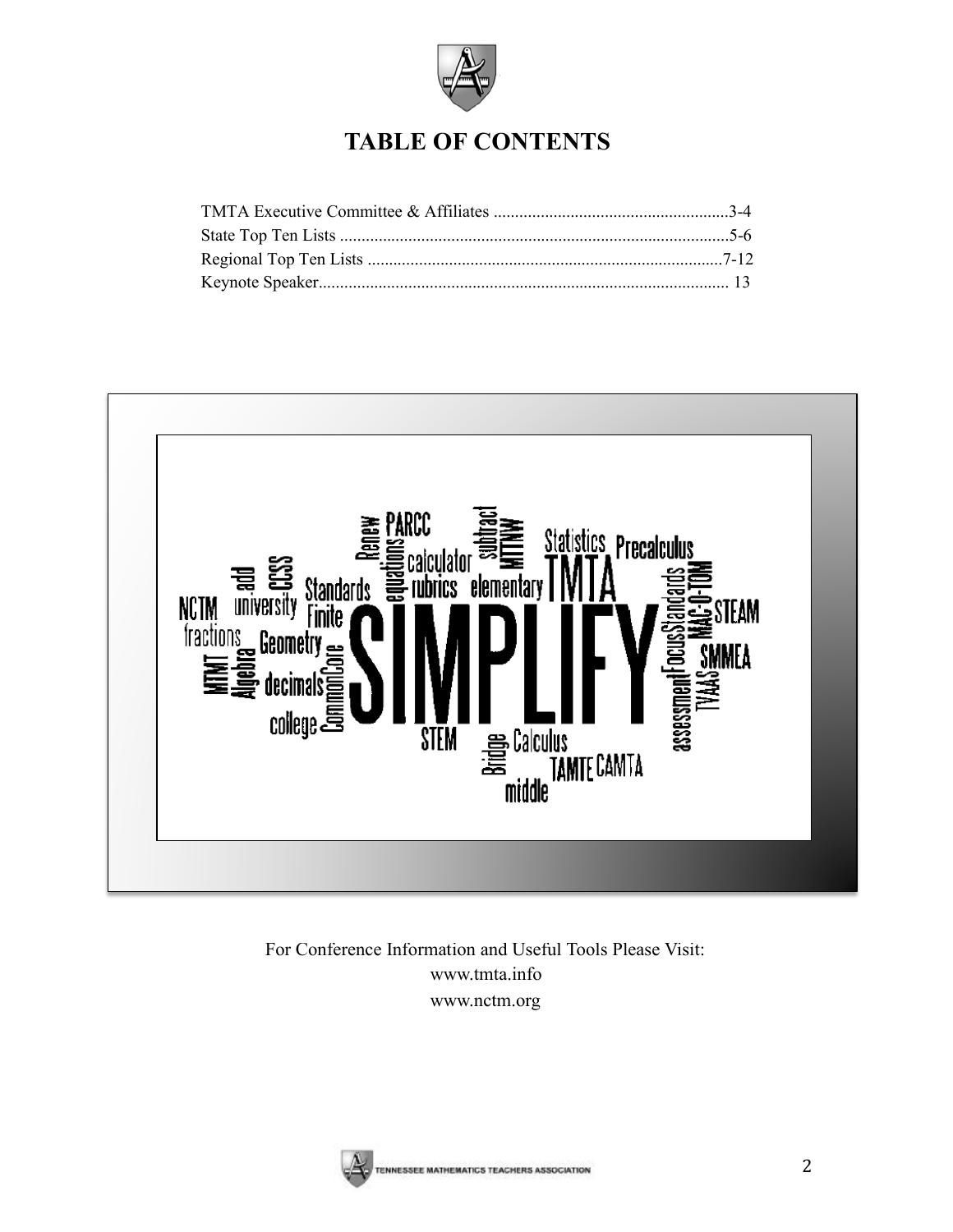

## **EXECUTIVE COMMITTEE**

**President, Desireé McCullough** University of Tennessee at Martin dmccull1@utm.edu

**Past President, Holly Anthony** Tennessee Tech University hanthony@tntech.edu

#### **President-Elect, To Be Elected in September 2014**

**Secretary, Steve Gadbois** Memphis University School steve.gadbois@musowls.org

**Treasurer, Stephanie Kolitsch** University of Tennessee at Martin styler@utm.edu

**Vice-President for Elementary, Julie Martin** julie.martin@wcs.edu

**Vice-President for Middle Schools, Lois Coles** Brentwood Middle School loisc@wcs.edu

**Vice-President for Secondary Schools, Alice Carson** Knox County Schools alice.carson@knoxschools.org

**Vice-President for Two-Year Colleges, Susan Mosteller** Pellissippi State Community College scmosteller@pstcc.edu

**Vice-President for Colleges/University, Carroll Wells** Lipscomb University Carroll.Wells@lipscomb.edu

**Examinations Director, Thomas Bass** Carson-Newman College tbass@cn.edu

**Contest Coordinator, Jackie Vogel** Austin Peay State University vogelj@apsu.edu

**Membership Coordinator, Pat Tyree** Brentwood Academy pat\_tyree@brentwoodacademy.com

**Statistician, Barbara Ward** Belmont University barbara.ward@belmont.edu

**Contest Awards Chair, Desireé McCullough** University of Tennessee at Martin dmccull1@utm.edu

**Webmaster, Eddie Keel** Southwest CORE Center ekeel@battelleforkids.org

**TMTA Bulletin Editor, Andre Crafford** Collierville Schools acrafford@colliervilleschools.org

**NCTM Representative, Ann Indingaro** aindingaro@gmail.com

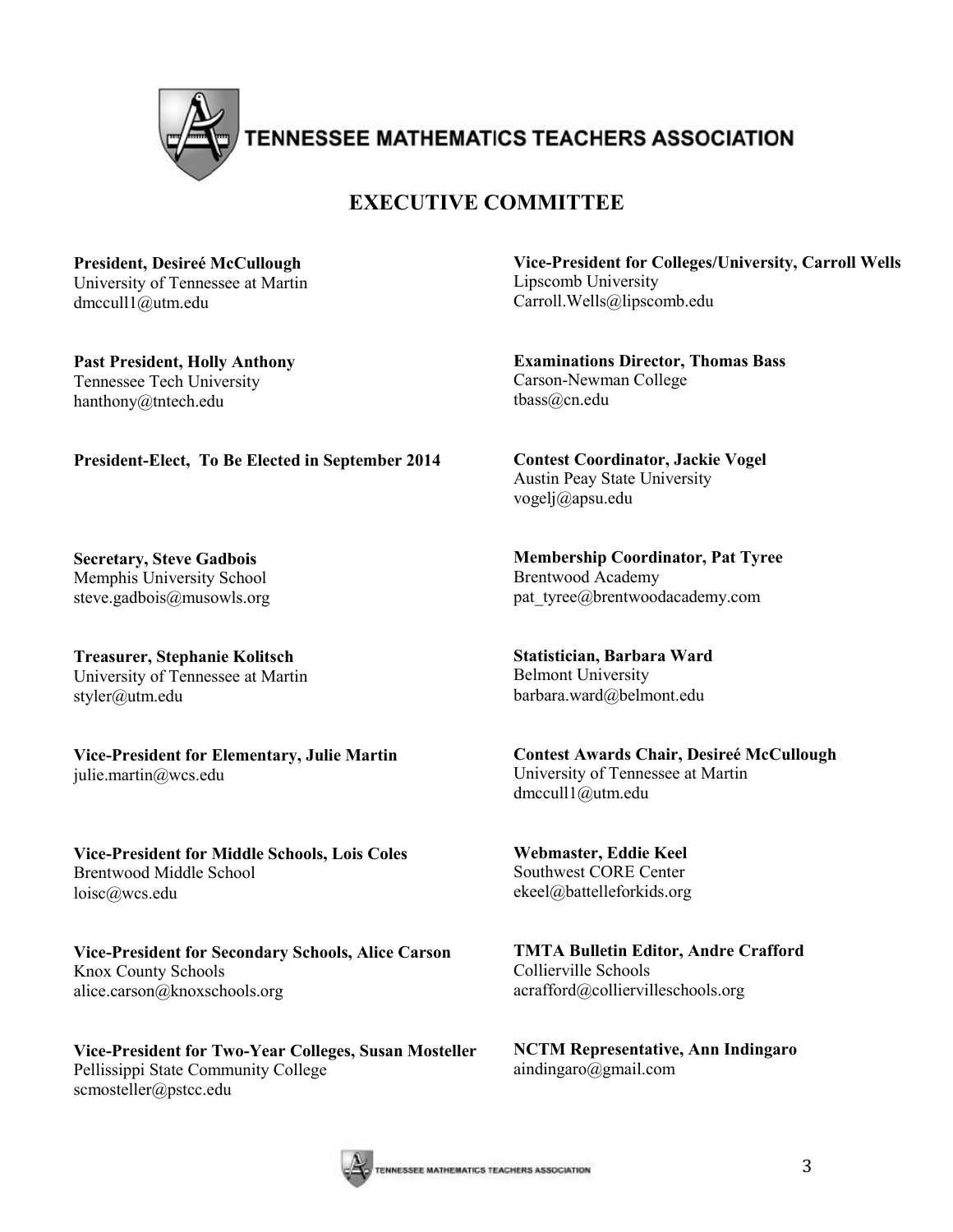

## **AFFILIATES**

**SM2EA** Smoky Mountain Mathematics Educators' Association Gary Petko gary.petko@knoxschools.org

#### **TMATYC**

Tennessee Mathematics Association for Two Year Colleges Maggie Flint Northeast State Technical Community College mrflint@NortheastState.edu

#### **UETCTM**

Upper East Tennessee Council of Teachers of Mathematics Tara Harrell Hawkins County Schools tara.harrell@hck12.net

#### **TAMTE**

Tennessee Association of Mathematics Teacher Educators JoAnn Cady University of Tennessee – Knoxville jcady@utk.edu

#### **CAMTA**

Chattanooga Area Mathematics Teachers' Association Deborah McAllister University of Tennessee – Chattanooga Deborah-McAllister@utc.edu

#### **MAC-O-TOM**

Memphis Area Council of Teachers of Mathematics Phillip Stalls Memphis University School phillip.stalls@musowls.org

#### **MT2-NW**

Mathematics Teacher of Tennessee – Northwest Joyce Swan University of Tennessee - Martin jswan@utm.edu

#### **(MT)2**

Middle Tennessee Mathematics Teachers Cyndy Howes Ravenwood High School cyndyh@wcs.edu

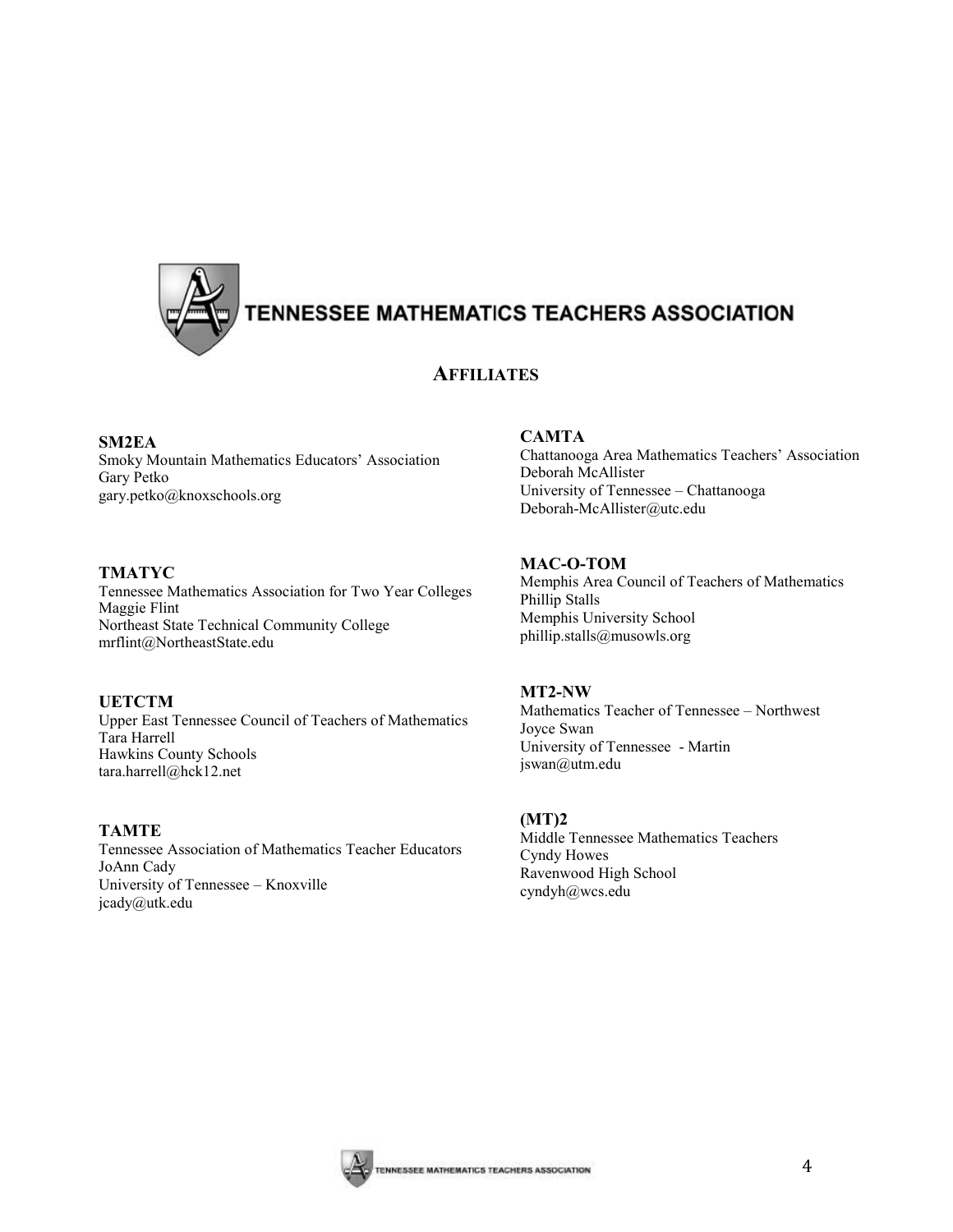## **State Tennessee Top Ten - Algebra I**

| Rank | Score | <b>Name</b>       | School                       | <b>City</b>      | Teacher              |
|------|-------|-------------------|------------------------------|------------------|----------------------|
|      | 195   | Sai, Baylor       | Meigs Middle Magnet School   | <b>Nashville</b> | Jennifer Morrison    |
| 2    | 192   | Fu, Elaine        | White Station Middle School  | <b>Memphis</b>   | Lisa-Marie Matthews  |
| 3    | 181   | Decoster, Sam     | Montgomery Bell Academy      | Nashville        | Maggie Qian          |
| 4    | 180   | Crowe, Adam       | Ensworth School              | Nashville        | Bill Kautzman        |
|      | 178   | Sharp, Evan       | East Middle School           | Tullahoma        | <b>Trent Stout</b>   |
| 6    | 176   | Garber, David     | Jefferson County High School | Dandridge        | <b>Bill Delozier</b> |
|      | 171   | He, Lilly         | <b>Houston Middle School</b> | Germantown       | Pamela Tate          |
| 8    | 167   | Tarquine, Joe     | Sumner Academy               | <b>Gallatin</b>  | Fernanda McNaughton  |
| 8    | 167   | Habermann, Julian | Montgomery Bell Academy      | Nashville        | Maggie Qian          |
| 10   | 166   | Ou. Steven        | Jefferson Middle School      | Oak Ridge        | Racheal Haun         |

## **State Tennessee Top Ten - Geometry**

| Rank | <b>Score</b> | <b>Name</b>       | <b>School</b>                            | City           | <b>Teacher</b>      |
|------|--------------|-------------------|------------------------------------------|----------------|---------------------|
|      | 190          | Turaski, Lily     | <b>Blount Home Education Association</b> | Friendsville   | DeeDee Turaski      |
| 2    | 182          | Liu. Yi           | White Station Middle School              | <b>Memphis</b> | Lisa-Marie Matthews |
| 3    | 179          | Miccioli, Mike    | Montgomery Bell Academy                  | Nashville      | Matt Golenor        |
| 3    | 179          | Wang, Keri        | Harpeth Hall                             | Nashville      | Jennifer Webster    |
| 5    | 177          | Ding, Sara        | Hendersonville Christian Academy         | Hendersonville | Amy Gee             |
| 6    | 174          | Wu, Andrew        | White Station Middle School              | <b>Memphis</b> | Lisa-Marie Matthews |
|      | 171          | Moody, Jackson P. | Memphis University School                | <b>Memphis</b> | Leigh Packard       |
|      | 171          | Du. Justin        | White Station Middle School              | <b>Memphis</b> | Lisa-Marie Matthews |
|      | 171          | Lee, Ray          | Montgomery Bell Academy                  | Nashville      | Matt Golenor        |
| 10   | 169          | Fan, Rachel M.    | White Station Middle School              | Memphis        | Lisa-Marie Matthews |
| 10   | 169          | Yang, Erika       | <b>Farragut High School</b>              | Knoxville      | Angela Buckman      |

## **State Tennessee Top Ten - Algebra II**

| Rank                          | <b>Score</b> | <b>Name</b>                 | <b>School</b>                                                           | <b>City</b>                     | <b>Teacher</b>                      |
|-------------------------------|--------------|-----------------------------|-------------------------------------------------------------------------|---------------------------------|-------------------------------------|
| 1                             | 195          | Yu, Chang                   | Memphis University School                                               | Memphis                         | Steve Gadbois                       |
| 2                             | 190          | Park, Joon-Sung             | <b>Brentwood High School</b>                                            | <b>Brentwood</b>                | Betty Hood                          |
| $\mathfrak{D}_{\mathfrak{p}}$ | 190          | Huang, Tony                 | Montgomery Bell Academy                                                 | Nashville                       | Maggie Qian                         |
| 4                             | 173          | Xia, Wangsun                | Webb School                                                             | <b>Bell Buckle</b>              | Gregory Imboden                     |
| 5                             | 167          | Andress, Joseph             | Jefferson Middle School                                                 | Oak Ridge                       | Christina Henry                     |
| 6                             | 158          | Liu, Hengzhi                | White Station High School                                               | Memphis                         | Elizabeth Kirby                     |
| 6                             | 158          | Folsom, Dylan               | Martin Luther King Academic Magnet<br>for Health Sciences & Engineering | Nashville                       | Elizabeth Petty                     |
| 6                             | 158          | Ni, Brendan                 | <b>Central Magnet School</b>                                            | Murfreesboro                    | Kyle Prince                         |
| 9                             | 153          | Hartley, John               | Martin Luther King Academic Magnet<br>for Health Sciences & Engineering | Nashville                       | Stephen Dorris                      |
| 9<br>9                        | 153<br>153   | Bell, Tolson<br>Yu, Ulysses | Webb School of Knoxville<br>Webb School                                 | Knoxville<br><b>Bell Buckle</b> | Margaret Ritchie<br>Gregory Imboden |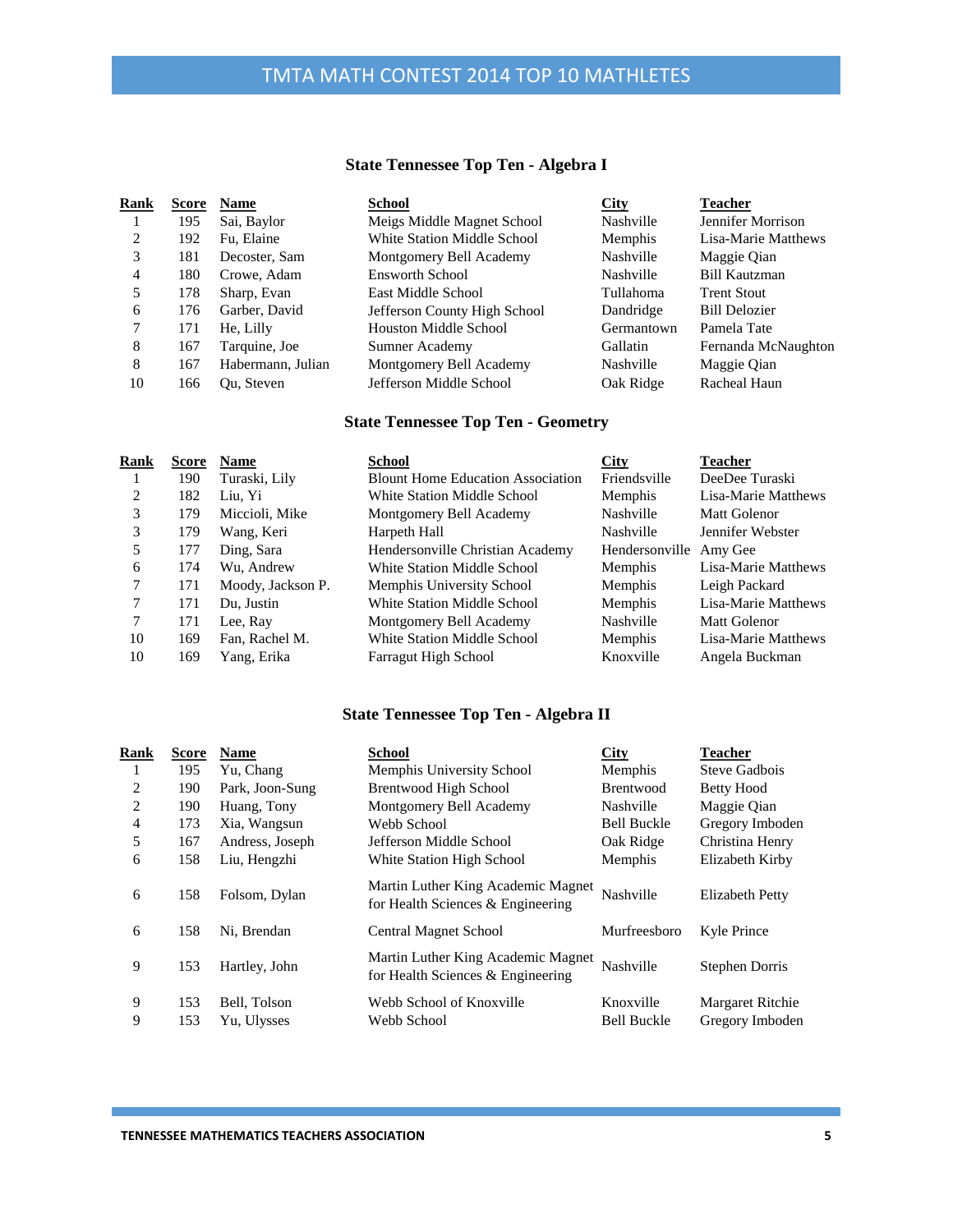## **State Tennessee Top Ten - Statistics**

| Rank | Score | <b>Name</b>         | School                         | <b>City</b>      | <b>Teacher</b>        |
|------|-------|---------------------|--------------------------------|------------------|-----------------------|
|      | 191   | Rousseau, Rebecca   | Harpeth Hall High School       | Nashville        | Katherine Zimmer      |
| 2    | 187   | Yu, Melissa         | Farragut High School           | Knoxville        | Angela Buckman        |
| 3    | 186   | Sun. Kevin J.       | Collierville High School       | Collierville     | <b>Matthew Holmes</b> |
| 3    | 186   | Ray, Griffin        | Ezell-Harding Christian School | Antioch          | <b>Jon Suttles</b>    |
| 3    | 186   | Westbrook, Harry    | <b>Brentwood High School</b>   | <b>Brentwood</b> | Jerry Stelmaszek      |
| 6    | 173   | Oberman, Taylor     | Siegel High School             | Murfreesboro     | Amber Matuszewski     |
|      | 171   | Levine, Benjamin    | <b>Brentwood High School</b>   | <b>Brentwood</b> | Jerry Stelmaszek      |
|      | 171   | Rose, James         | <b>Ensworth High School</b>    | <b>Nashville</b> | Sharon Glenn          |
|      | 171   | Souza, Katherine S. | Collierville High School       | Collierville     | <b>Matthew Holmes</b> |
|      | 171   | Garber, John        | Jefferson County High School   | Dandridge        | Regina Sinard         |
|      |       |                     |                                |                  |                       |

## **State Tennessee Top Ten - Pre-Calculus**

| Rank           | Score | <b>Name</b>      | <b>School</b>                | <b>City</b>        | <b>Teacher</b>   |
|----------------|-------|------------------|------------------------------|--------------------|------------------|
|                | 200   | Ding, Tony       | Montgomery Bell Academy      | Nashville          | Michael Davidson |
| 2              | 190   | Yen, Alec        | Tullahoma High Schoool       | Tullahoma          | Kim Carter       |
| $\mathfrak{D}$ | 190   | Caviness, Alex   | Dobyns-Bennett High School   | Kingsport          | Cynthia Silvey   |
| 4              | 186   | Zhang, Jeffrey   | <b>Battle Ground Academy</b> | Franklin           | Emma MacElvoy    |
| 4              | 186   | Zhang, Shichen   | Oak Ridge High School        | Oak Ridge          | Elaine Vaughan   |
| 6              | 185   | Murphy, Loyal P. | Memphis University School    | <b>Memphis</b>     | Nancy Gates      |
| 6              | 185   | Scott, Chase     | <b>Central Magnet School</b> | Murfreesboro       | Angela Pigg      |
| 6              | 185   | Grieff, Riley    | Clarksville High School      | Clarksville        | Sheila Hortsman  |
| 9              | 181   | Young, Dryden    | Tullahoma High Schoool       | Tullahoma          | Kim Carter       |
| 9              | 181   | Li. Jialin       | Webb School                  | <b>Bell Buckle</b> | Karla Vogt       |
|                |       |                  |                              |                    |                  |

#### **State Tennessee Top Ten - Calculus**

| Rank | Score | <b>Name</b>         | <b>School</b>                  | <b>City</b>      | <b>Teacher</b>        |
|------|-------|---------------------|--------------------------------|------------------|-----------------------|
|      | 182   | Ouyang, Richard L.  | Memphis University School      | Memphis          | Steve Gadbois         |
| 2    | 171   | Zhang, David        | Kenwood High School            | Clarksville      |                       |
| 2    | 171   | Young, Dylan        | University School of Nashville | <b>Nashville</b> | John Ahner            |
| 2    | 171   | Fu. Jason           | Farragut High School           | Knoxville        | Wanda Lacy            |
|      | 170   | Kang, Joyce         | Brentwood High School          | <b>Brentwood</b> | Jerry Stelmaszak      |
| 6    | 168   | Zhao, Yunhua        | Memphis University School      | <b>Memphis</b>   | Steve Gadbois         |
|      | 165   | Sullivan, Garret C. | Memphis University School      | <b>Memphis</b>   | Steve Gadbois         |
| 8    | 163   | Edwards, Daniel     | Pope John Paul II              | Hendersonville   | <b>Betty Mayberry</b> |
| 9    | 162   | Chen, Tony          | Lausanne Collegiate School     | <b>Memphis</b>   | <b>Todd Romoff</b>    |
| 10   | 161   | Hurd, Sam           | Montgomery Bell Academy        | Nashville        | Christine Yu          |
| 10   | 161   | Mayolo, Silvio      | <b>Central Magnet School</b>   | Murfreesboro     | Vatsala Krishnamani   |
|      |       |                     |                                |                  |                       |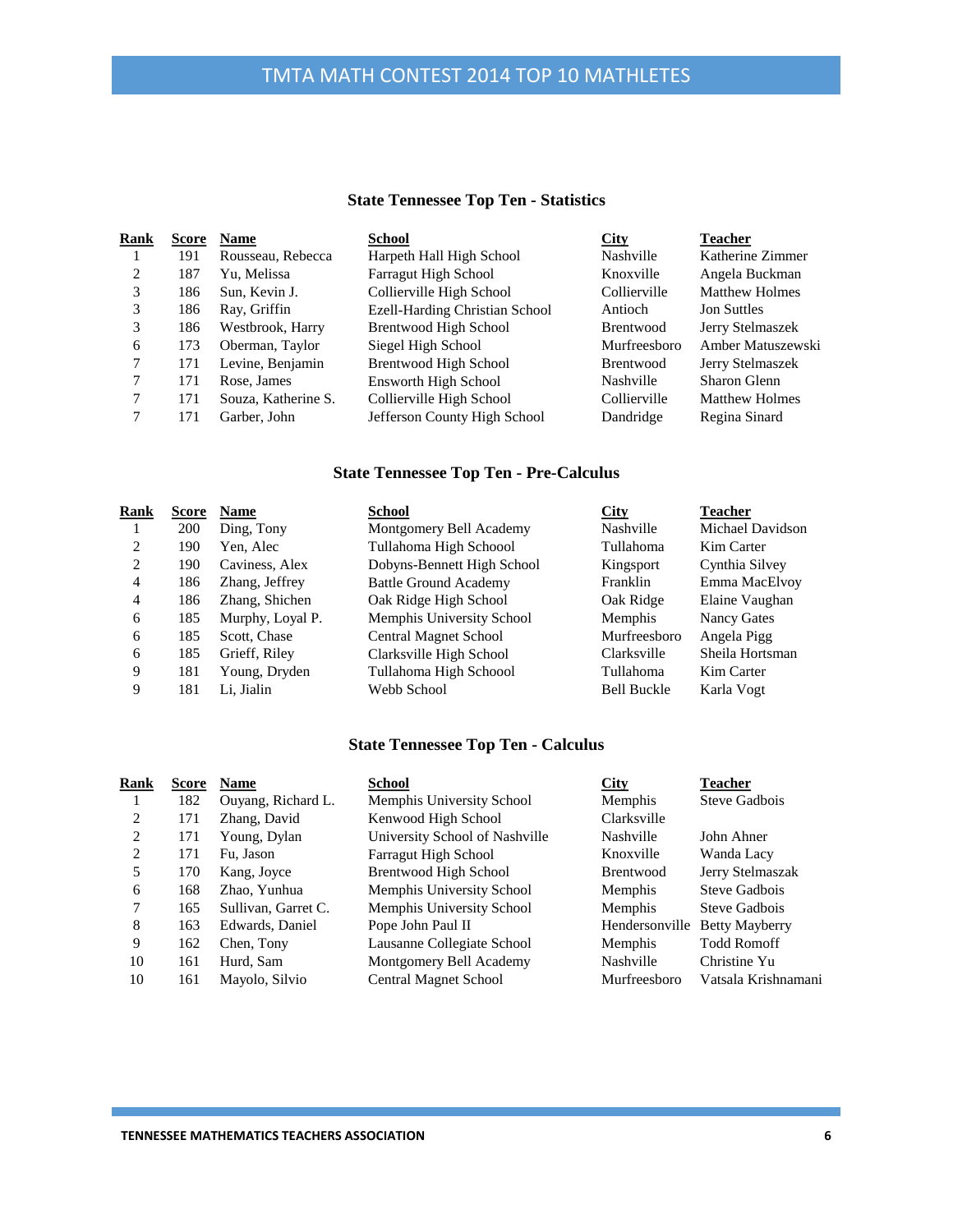## **East Tennessee Top Ten - Algebra I**

| Rank           | Score | <b>Name</b>     | <b>School</b>                 | <b>City</b>  | <b>Teacher</b>        |
|----------------|-------|-----------------|-------------------------------|--------------|-----------------------|
|                | 176   | Garber, David   | Jefferson County High School  | Dandridge    | <b>Bill Delozier</b>  |
| $\overline{c}$ | 166   | Ou, Steven      | Jefferson Middle School       | Oak Ridge    | Racheal Haun          |
| 3              | 153   | Wang, Eric      | <b>Farragut Middle School</b> | Knoxville    | Randy Swartzentruber  |
| 4              | 148   | Brady, Ethan    | Jefferson Middle School       | Oak Ridge    | Racheal Haun          |
|                | 136   | Fry, Elliot     | Science Hill High School      | Johnson City | Keith DeVos           |
| 6              | 135   | Humayun, Sultan | McCallie School               | Chattanooga  | Cary Hubbard          |
|                | 134   | Storm, Chad     | Greeneville High School       | Greeneville  | <b>Betty Burley</b>   |
| 8              | 133   | Nisar, Ahmad    | McCallie School               | Chattanooga  | Cary Hubbard          |
| 9              | 128   | Joy, David      | Robertsville Middle School    | Oak Ridge    | Michelle Brown        |
| 10             | 124   | Delahunt, Katy  | Farragut Middle School        | Knoxville    | <b>Scott Frieling</b> |
|                |       |                 |                               |              |                       |

## **East Tennessee Top Ten - Geometry**

| Rank | <b>Score</b> | <b>Name</b>        | School                                   | <b>City</b>  | <b>Teacher</b>        |
|------|--------------|--------------------|------------------------------------------|--------------|-----------------------|
|      | 186          | Turaski, Lily      | <b>Blount Home Education Association</b> | Friendsville | DeeDee Turaski        |
| 2    | 169          | Yang, Erica        | <b>Farragut High School</b>              | Knoxville    | Angela Buckman        |
| 3    | 168          | Shen, Henry        | Jefferson Middle School                  | Oak Ridge    | Kathy Strunk          |
| 4    | 164          | Maze, Richard      | Knoxville Catholic School                | Knoxville    | Peggy Settlemeyer     |
| 5    | 161          | Robinette, Preston | Maryville High School                    | Maryville    | <b>Scott Harness</b>  |
| 6    | 160          | Bang, Jeong-uk     | Jefferson County High School             | Dandridge    | Anna Campbell         |
|      | 159          | Southerland, Megan | South Greene High School                 | Greeneville  | Chris Ricker          |
| 7    | 159          | Hong, Will         | Farragut Middle School                   | Knoxville    | Angela Buckman        |
|      | 159          | Johnson, Cambron   | Providence Academy                       | Johnson City | <b>Thomas Prior</b>   |
| 10   | 158          | Cone, Matthew      | Maryville Junior High School             | Maryville    | <b>Matthew Fowler</b> |
|      |              |                    |                                          |              |                       |

#### **East Tennessee Top Ten - Algebra II**

| Rank | Score | <b>Name</b>        | School                      | <b>City</b>  | <b>Teacher</b>   |
|------|-------|--------------------|-----------------------------|--------------|------------------|
|      | 167   | Andress, Joseph    | Jefferson Middle School     | Oak Ridge    | Christina Henry  |
| 2    | 153   | Bell, Tolson       | Webb School                 | Knoxville    | Margaret Ritchie |
| 3    | 152   | Liu. Allen         | McCallie School             | Chattanooga  | Luther Killian   |
| 4    | 143   | Spurlock, Nicholas | Maryville High School       | Maryville    | Steven Koontz    |
| 4    | 143   | Bader, Quinn       | Oak Ridge High School       | Oak Ridge    | Christina Henry  |
| 6    | 137   | Mingee, Trey       | William Blount High School  | Maryville    | Kimberly Jordan  |
| 6    | 137   | King, Kindyl       | Science Hill High School    | Johnson City | Joshua Berry     |
| 8    | 136   | Hatcher, Lawford   | William Blount High School  | Maryville    | Shauna Sharp     |
| 8    | 136   | Arcario, Robert    | <b>Farragut High School</b> | Knoxville    | Gayle Santioh    |
| 8    | 136   | Liu, Sophia        | Science Hill High School    | Johnson City | Jennifer Penley  |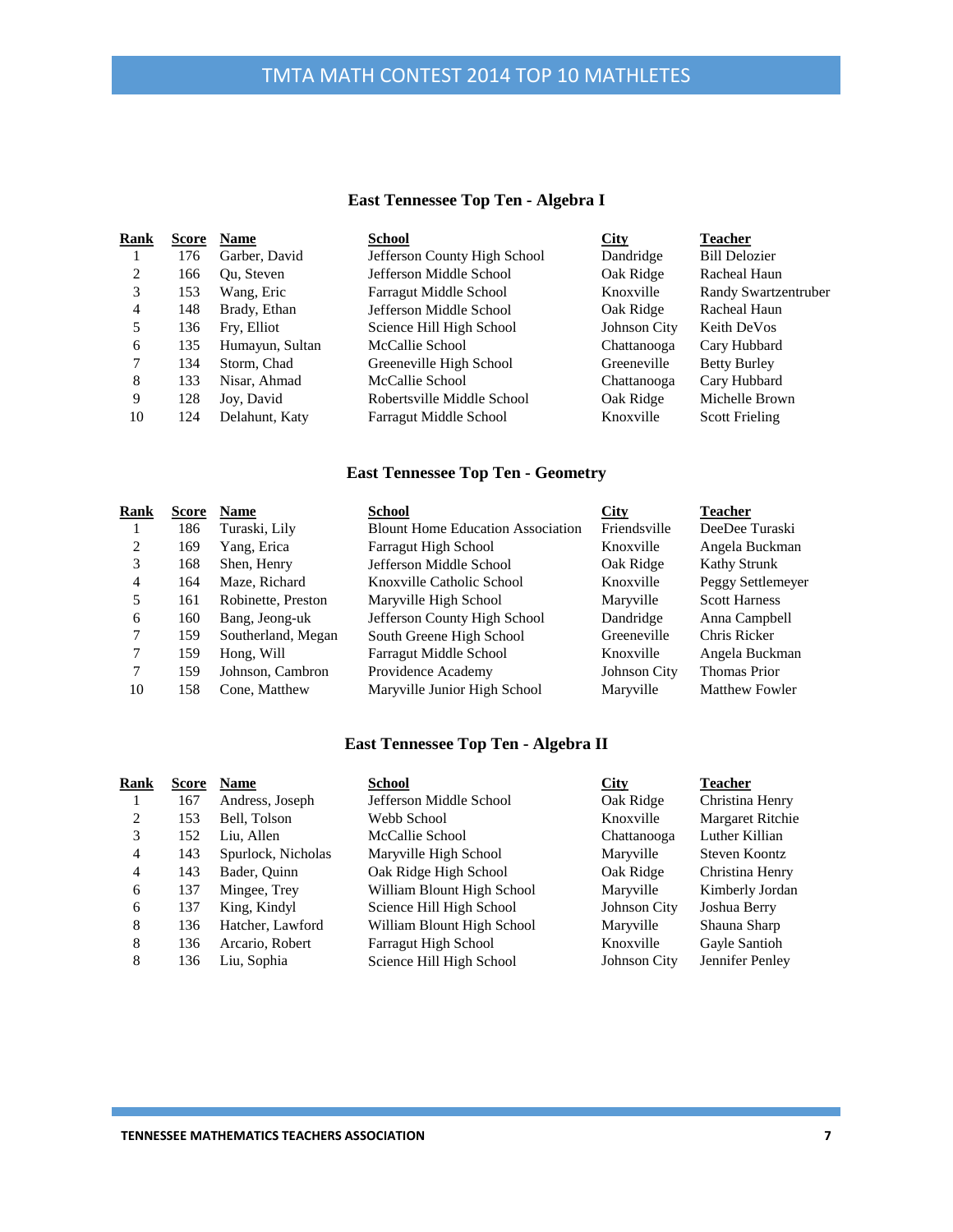## **East Tennessee Top Ten - Statistics**

| Rank | <b>Score</b> | <b>Name</b>         | <b>School</b>                | City        | <b>Teacher</b>        |
|------|--------------|---------------------|------------------------------|-------------|-----------------------|
|      | 187          | Yu, Melissa         | <b>Farragut High School</b>  | Knoxville   | Angela Buckman        |
| 2    | 171          | Garber, John        | Jefferson County High School | Dandridge   | Regina Sinard         |
| 3    | 166          | Zhang, Sean         | <b>Baylor School</b>         | Chattanooga | Marti Wayland         |
| 4    | 161          | Beuerlein, Katie    | Farragut High School         | Knoxville   | Angela Buckman        |
|      | 156          | Welch, Zackary      | Maryville High School        | Maryville   | S. Koontz/N. Kessler  |
| 6    | 153          | Flickinger, Kaitlyn | Webb School                  | Knoxville   | Paul Klein            |
|      | 152          | Muir, Christopher   | Knox Catholic School         | Knoxville   | Joe Hollenoll         |
| 8    | 151          | Cianciolo, Charlie  | Hardin Valley Academy        | Knoxville   | <b>Shelley Patton</b> |
| 9    | 142          | Zhang, Zuoyu        | <b>Baylor School</b>         | Chattanooga | Marti Wayland         |
| 10   | 141          | Smith, Kai          | Farragut High School         | Knoxville   | Angela Buckman        |
|      |              |                     |                              |             |                       |

## **East Tennessee Top Ten - Pre-Calculus**

| Rank | Score | <b>Name</b>            | <b>School</b>                                | <b>City</b> | <b>Teacher</b>   |
|------|-------|------------------------|----------------------------------------------|-------------|------------------|
|      | 190   | Caviness, Alex         | Dobyns-Bennett High School                   | Kingsport   | Cynthia Silvey   |
| 2    | 186   | Zhang, Shichen         | Oak Ridge High School                        | Oak Ridge   | Elaine Vaughan   |
| 3    | 177   |                        | Romanoski, Christopher Oak Ridge High School | Oak Ridge   | Elaine Vaughan   |
| 4    | 176   | Song, Zirui            | McCallie School                              | Chattanooga | Rob Lyons        |
| 5    | 175   | Enyenihi, Liz          | <b>Farragut High School</b>                  | Knoxville   | Angela Buckman   |
| 6    | 174   | Huang, Tianci          | West High School                             | Knoxville   | Rebecca McDowell |
|      | 172.  | Guo, Jiahao            | McCallie School                              | Chattanooga | Rob Lyons        |
| 8    | 171   | Fan, Yijie             | McCallie School                              | Chattanooga | Rob Lyons        |
| 9    | 170   | Christopher, Johnathan | Heritage High School                         | Maryville   | Justin Lane      |
| 9    | 170   | Gao, Lily              | <b>Farragut High School</b>                  | Knoxville   | Angela Buckman   |

#### **East Tennessee Top Ten - Calculus**

| Rank | Score | <b>Name</b>      | <b>School</b>              | <b>City</b> | <b>Teacher</b>     |
|------|-------|------------------|----------------------------|-------------|--------------------|
|      | 171   | Fu, Jason        | Farragut High School       | Knoxville   | Wanda Lacy         |
| 2    | 151   | Yan, Daniel      | Farragut High School       | Knoxville   | Wanda Lacy         |
| 3    | 147   | Ye. Xiaokai      | Hardin Valley Academy      | Knoxville   | Robert Wright      |
| 4    | 146   | Ghatak, Maitraya | Bearden High School        | Knoxville   | Catherine Buckner  |
| 5    | 145   | Hiester, Luke    | Sullivan South High School | Kingsport   | <b>Tara Peters</b> |
|      | 145   | Cox. Wes         | Sullivan South High School | Kingsport   | <b>Tara Peters</b> |
|      | 144   | Lin. Erick       | Dobyns-Bennett High School | Kingsport   | Lora Hopkins       |
| 8    | 140   | Butler, Preston  | Maryville High School      | Maryville   | John Roop          |
| 9    | 136   | Cho, Bugeun      | McCallie School            | Chattanooga | Jim Carlone        |
| 10   | 135   | Joo, Hyungdon    | Farragut High School       | Maryville   | Wanda Lacy         |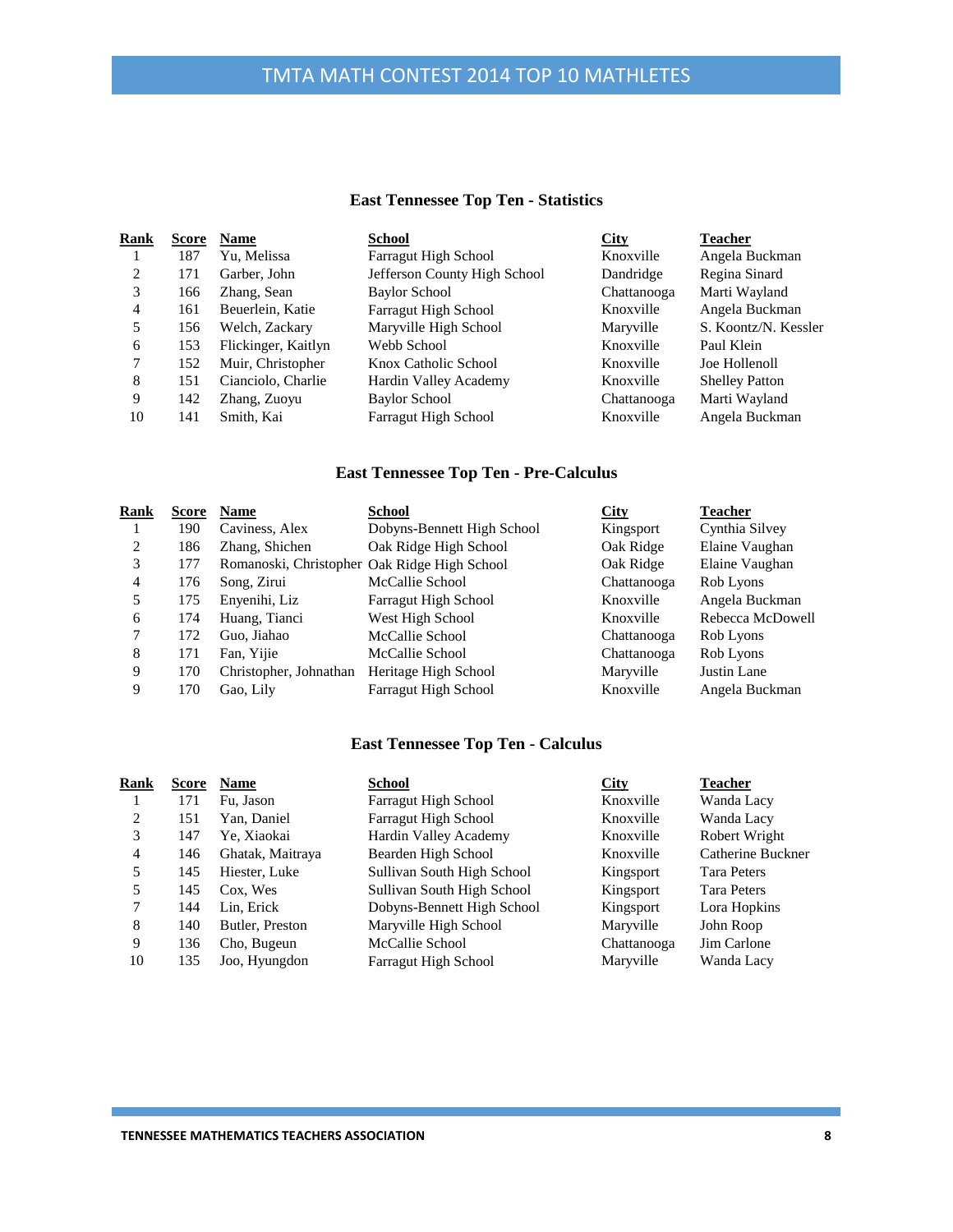## **Middle Tennessee Top Ten - Algebra I**

| Rank | Score | <b>Name</b>       | <b>School</b>                 | City             | <b>Teacher</b>       |
|------|-------|-------------------|-------------------------------|------------------|----------------------|
|      | 190   | Sai, Baylor       | Meigs Middle Magnet School    | <b>Nashville</b> | Jennifer Morrison    |
| 2    | 180   | Crowe, Adam       | Ensworth School               | Nashville        | <b>Bill Kautzman</b> |
| 3    | 176   | Decoster, Sam     | Montgomery Bell Academy       | <b>Nashville</b> | Maggie Qian          |
| 4    | 173   | Sharp, Evan       | East Middle School            | Tullahoma        | <b>Trent Stout</b>   |
| 4    | 173   | Tarquine, Joe     | Sumner Academy                | <b>Gallatin</b>  | Fernanda McNaughton  |
| 6    | 167   | Nguyen, Amy       | St. Cecilia Academy           | <b>Nashville</b> | Kenneth Albritton    |
|      | 164   | Ha, Byung         | Ezel-Harding Christian School | Antioch          | Joy Webb             |
| 8    | 162   | Habermann, Julian | Montgomery Bell Academy       | Nashville        | Maggie Qian          |
| 9    | 159   | Brau, Jack        | Sumner Academy                | <b>Gallatin</b>  | Fernanda McNaughton  |
| 9    | 159   | Dougherty, Samuel | West Middle School            | Tullahoma        | Fave Neel            |
|      |       |                   |                               |                  |                      |

## **Middle Tennessee Top Ten - Geometry**

| Rank | <b>Score</b> | <b>Name</b>     | <b>School</b>                    | City                           | <b>Teacher</b>       |
|------|--------------|-----------------|----------------------------------|--------------------------------|----------------------|
|      | 179          | Miccioli, Mike  | Montgomery Bell Academy          | Nashville                      | <b>Matt Golenor</b>  |
|      | 179          | Wang, Keri      | Harpeth Hall High School         | Nashville                      | Jennifer Webster     |
| 3    | 172          | Ding, Sara      | Hendersonville Christian Academy | Hendersonville                 | Amy Gee              |
| 4    | 171          | Lee, Ray        | Montgomery Bell Academy          | Nashville                      | Matt Golenor         |
| 5    | 166          | Huang, May      | <b>Central Magnet School</b>     | Murfreesboro                   | <b>Sharon Truax</b>  |
| 5    | 166          | Jenkins, Nathan | <b>Blackmon Middle School</b>    | <b>Murfreeshoro</b>            | Karen Dodd           |
|      | 164          | Hao, Zhenglang  | Hendersonville High School       | Hendersonville Jennifer Kotler |                      |
| 8    | 163          | White, Micah    | Montgomery Bell Academy          | Nashville                      | David Deutsch        |
| 9    | 161          | Wee, Ryan       | Lipscomb Academy                 | Nashville                      | <b>Stefine House</b> |
| 10   | 160          | Houston, Austin | Stone Memorial High School       | Crossville                     | Jacob Eastep         |
| 10   | 160          | Owens, Anna     | Harpeth Hall High School         | Nashville                      | Jennifer Webster     |

#### **Middle Tennessee Top Ten - Algebra II**

| Rank | <b>Score</b> | <b>Name</b>     | School                                                                  | <b>City</b>        | <b>Teacher</b>        |
|------|--------------|-----------------|-------------------------------------------------------------------------|--------------------|-----------------------|
| 1    | 190          | Park, Joon-Sung | <b>Brentwood High School</b>                                            | <b>Brentwood</b>   | Betty Hood            |
|      | 190          | Huang, Tony     | Montgomery Bell Academy                                                 | Nashville          | Maggie Qian           |
| 3    | 173          | Xia, Wangsun    | Webb School                                                             | <b>Bell Buckle</b> | Gregory Imboden       |
| 4    | 158          | Folsom, Dylan   | Martin Luther King Academic Magnet<br>for Health Sciences & Engineering | Nashville          | Elizabeth Petty       |
| 4    | 158          | Ni, Brendan     | <b>Central Magnet School</b>                                            | Murfreesboro       | Kyle Prince           |
| 6    | 153          | Hartley, John   | Martin Luther King Academic Magnet<br>for Health Sciences & Engineering | Nashville          | <b>Stephen Dorris</b> |
| 6    | 153          | Yu, Ulysses     | Webb School                                                             | <b>Bell Buckle</b> | Gregory Imboden       |
| 8    | 149          | Dean, Jonathan  | Cookeville High School                                                  | Cookeville         | <b>Chelsey Forgey</b> |
| 8    | 149          | Xiong, Barbara  | University School                                                       | Nashville          | Justin Fitzpatrick    |
| 10   | 148          | Meadows, Andrew | Clay County High School                                                 | Celina             | Jessica Thompson      |
| 10   | 148          | Pao, Lucas      | Montgomery Bell Academy                                                 | Nashville          | Maggie Qian           |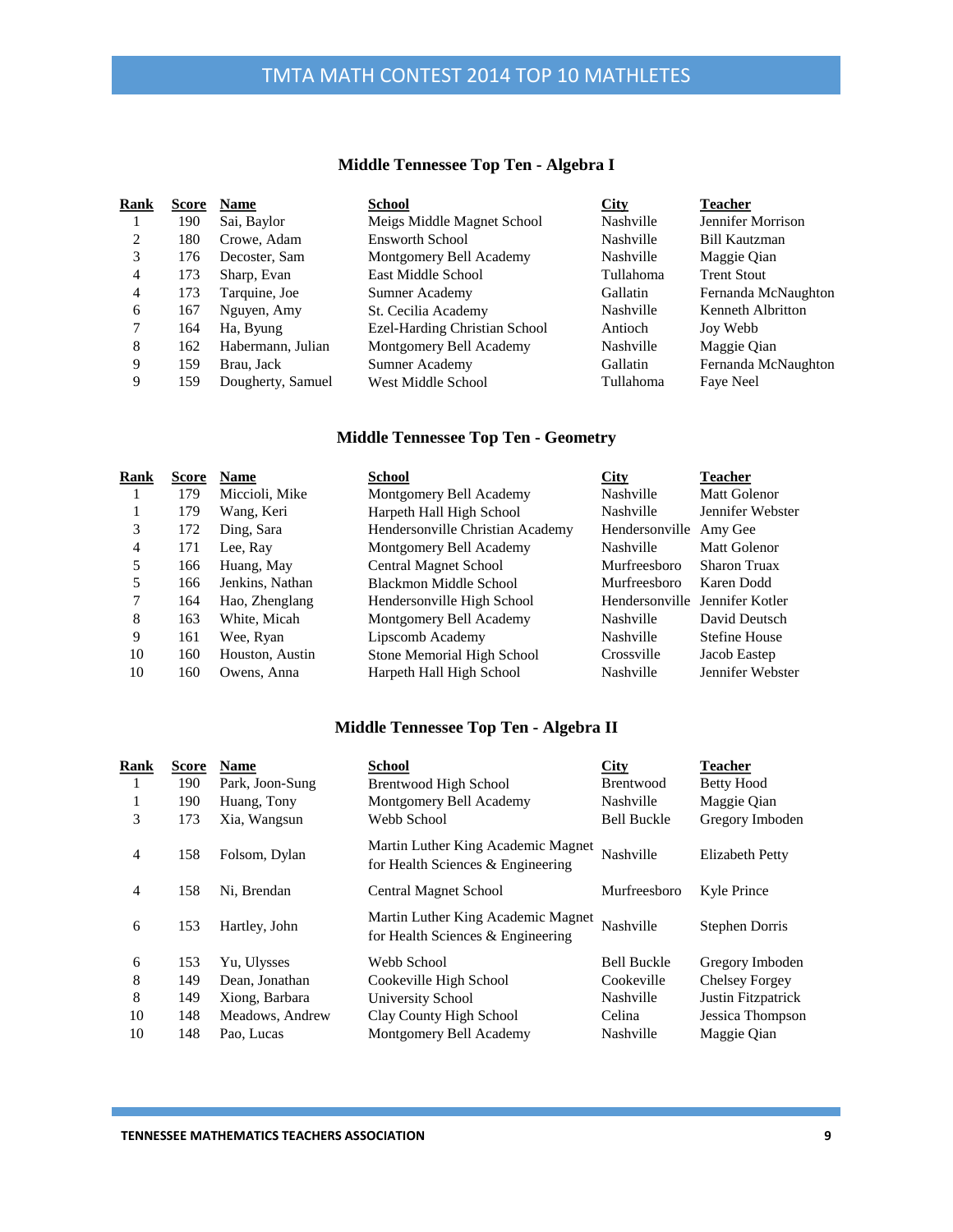## **Middle Tennessee Top Ten - Statistics**

| Rank | Score | <b>Name</b>         | School                                                                  | <b>City</b>      | <b>Teacher</b>     |
|------|-------|---------------------|-------------------------------------------------------------------------|------------------|--------------------|
|      | 191   | Rousseau, Rebecca   | Harpeth Hall High School                                                | <b>Nashville</b> | Katherine Zimmer   |
| 2    | 186   | Ray, Griffin        | Ezel-Harding Christian School                                           | Antioch          | <b>Jon Suttles</b> |
| 2    | 186   | Westbrook, Harry    | <b>Brentwood High School</b>                                            | <b>Brentwood</b> | Jerry Stelmaszek   |
| 4    | 171   | Rose, James         | <b>Ensworth High School</b>                                             | <b>Nashville</b> | Sharon Glenn       |
| 4    | 171   | Levine, Benjamin    | Brentwood High School                                                   | <b>Brentwood</b> | Jerry Stelmaszek   |
| 6    | 169   | Oberman, Taylor     | Siegel High School                                                      | Murfreesboro     | Amber Matuszewski  |
| 7    | 166   | Heckle, Carter      | Montgomery Bell Academy                                                 | <b>Nashville</b> | Sean Jackson       |
| 8    | 164   | Jones, Ethan        | Cookeville High Schoool                                                 | Cookville        | Donna Johnson      |
| 9    | 162   | Gong, Franklin      | Cookville High School                                                   | Cookville        | Donna Johnson      |
| 10   | 161   | Greeno, Tristan     | Pope John Paul II                                                       | Hendersonville   | Bryan White        |
| 10   | 161   | Rose, Casey         | Ensworth High School                                                    | <b>Nashville</b> | Sharon Glenn       |
| 10   | 161   | McKenna, Konstantin | Martin Luther King Academic Magnet<br>for Health Sciences & Engineering | Nashville        | Stella Himmelreich |

## **Middle Tennessee Top Ten - Pre-Calculus**

| Rank | Score | <b>Name</b>     | School                         | <b>City</b>         | <b>Teacher</b>    |
|------|-------|-----------------|--------------------------------|---------------------|-------------------|
|      | 190   | Ding, Tony      | Montgomery Bell Academy        | Nashville           | Michael Davidson  |
| 2    | 180   | Yen, Alec       | Tullahoma High Schoool         | Tullahoma           | Kim Carter        |
| 3    | 175   | Scott, Chase    | <b>Central Magnet School</b>   | <b>Murfreesboro</b> | Angela Pigg       |
| 3    | 175   | Greiff, Riley   | Clarksville High School        | Clarksville         | Shelia Hortsman   |
| 5    | 171   | Zhang, Jeffrey  | <b>Battle Ground Academy</b>   | Franklin            | Emma MacElvoy     |
| 5    | 171   | Young, Dryden   | Tullahoma High Schoool         | Tullahoma           | Kim Carter        |
|      | 171   | Li. Jialin      | Webb School                    | <b>Bell Buckle</b>  | Karla Vogt        |
| 8    | 169   | Donaldson, Mary | Brentwood High School          | <b>Brentwood</b>    | <b>Betty Hood</b> |
| 9    | 167   | Kumar, Shreyas  | <b>Brentwood High School</b>   | <b>Brentwood</b>    | <b>Betty Hood</b> |
| 10   | 165   | Zuo, Tiger      | <b>Central Magnet School</b>   | Murfreesboro        | Angela Pigg       |
| 10   | 165   | Sarker, Arpan   | University School of Nashville | <b>Nashville</b>    | Douglas Crane     |
|      |       |                 |                                |                     |                   |

## **Middle Tennessee Top Ten - Calculus**

| Rank | <b>Score</b> | <b>Name</b>      | <b>School</b>                     | City             | <b>Teacher</b>                |
|------|--------------|------------------|-----------------------------------|------------------|-------------------------------|
|      | 171          | Zhang, David     | Kenwood High School               | Clarksville      |                               |
|      | 171          | Young, Dylan     | University School of Nashville    | <b>Nashville</b> | John Ahner                    |
| 2    | 170          | Kang, Joyce      | Brentwood High School             | Brentwood        | Jerry Stelmaszak              |
| 3    | 159          | Edwards, Daniel  | Pope John Paul II                 |                  | Hendersonville Betty Mayberry |
| 3    | 159          | Stanley, Charles | Coffee County Central High School | Manchester       | Dorothy Pedigo                |
| 4    | 157          | Hurd, Sam        | Montgomery Bell Academy           | <b>Nashville</b> | Christine Yu                  |
| 5    | 156          | Mayolo, Silvio   | <b>Central Magnet School</b>      | Murfreesboro     | Vatsala Krishnamani           |
| 6    | 152          | Daniel, Adam     | Tullahoma High School             | Tullahoma        | Frank Vanzant                 |
|      | 148          | Zhang, Sigi      | Libscomb Academy                  | <b>Nashville</b> | Charles Hale                  |
|      | 148          | Xiang, Stanley   | Ravenwood High School             | <b>Brentwood</b> | Bryan Weaver                  |
|      |              |                  |                                   |                  |                               |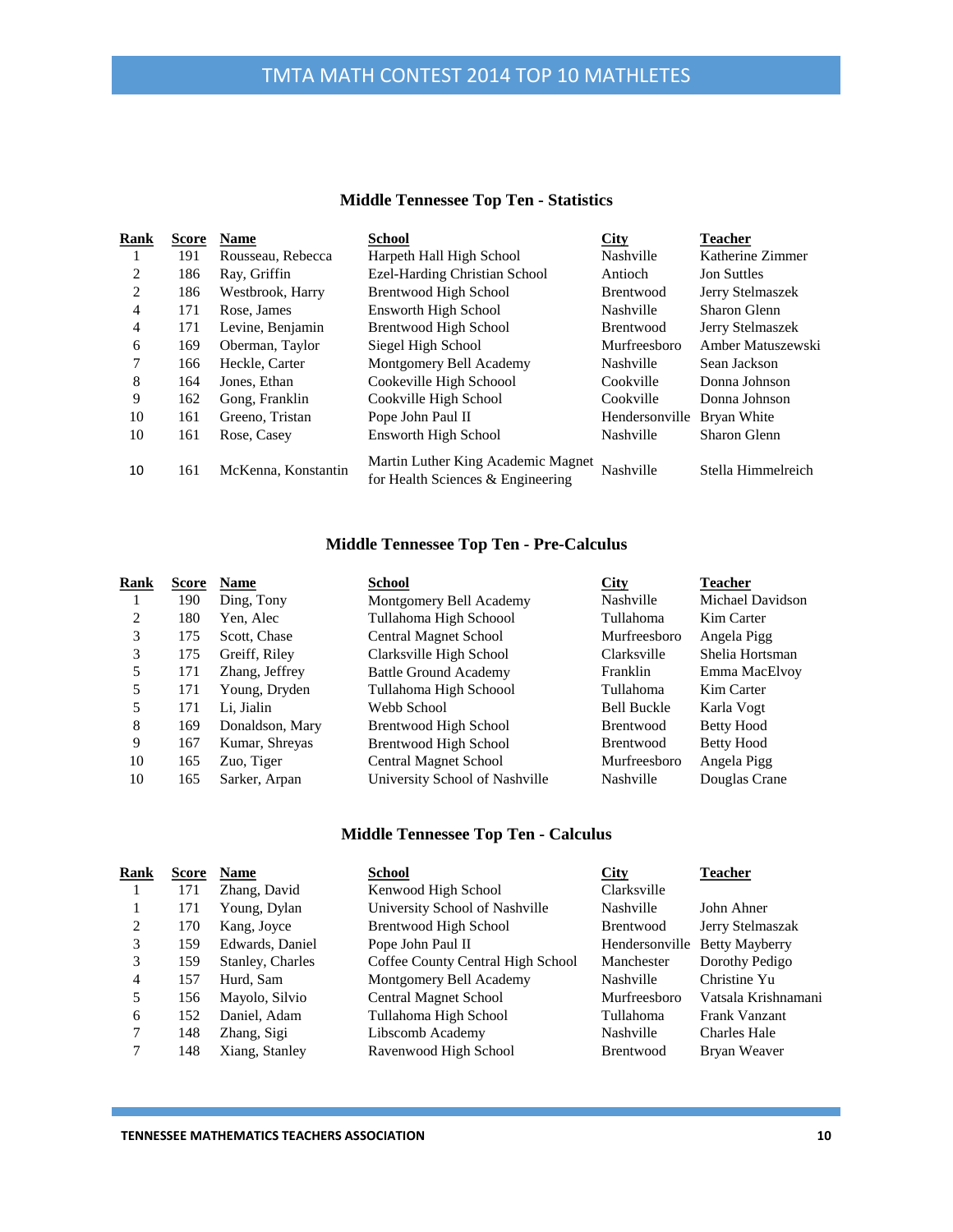## **West Tennessee Top Ten - Algebra I**

| Rank | <b>Score</b> | <b>Name</b>        | <b>School</b>                      | City           | <b>Teacher</b>       |
|------|--------------|--------------------|------------------------------------|----------------|----------------------|
|      | 188          | Fu, Elaine         | White Station Middle School        | <b>Memphis</b> | Lisa-Marie Matthews  |
| 2    | 171          | He, Lilly          | Houston Middle School              | Germantown     | Pamela Tate          |
| 3    | 164          | Aherrera, Patrick  | University School of Jackson       | Jackson        | Tony Winkler         |
| 4    | 160          | McKee, Angus       | White Station Middle School        | <b>Memphis</b> | Lisa-Marie Matthews  |
|      | 158          | Stanford, John     | University School of Jackson       | Jackson        | Tony Winkler         |
| 6    | 155          | Tan. Jet S.        | Memphis University School          | <b>Memphis</b> | Loyal Murphy         |
|      | 140          | Hurst, William     | Memphis University School          | <b>Memphis</b> | Loyal Murphy         |
| 8    | 139          | Askins, Laura      | University School of Jackson       | Jackson        | Tony Winkler         |
| 9    | 138          | Beine, Nicholas Z. | <b>Briarcrest Christian School</b> | Eads           | <b>Heather Davis</b> |
| 10   | 136          | Ding, Lilac C.     | <b>Briarcrest Christian School</b> | Eads           | <b>Heather Davis</b> |
|      |              |                    |                                    |                |                      |

## **West Tennessee Top Ten - Geometry**

| Rank | <b>Score</b> | Name               | <b>School</b>               | City           | <b>Teacher</b>       |
|------|--------------|--------------------|-----------------------------|----------------|----------------------|
|      | 182          | Liu. Yi            | White Station Middle School | <b>Memphis</b> | Lisa-Marie Matthews  |
| 2    | 174          | Wu. Andrew         | White Station Middle School | <b>Memphis</b> | Lisa-Marie Matthews  |
| 3    | 171          | Moody, Jackson     | Memphis University School   | Memphis        | Leigh Packard        |
| 3    | 171          | Du. Justin         | White Station Middle School | <b>Memphis</b> | Lisa-Marie Matthews  |
|      | 169          | Fan, Rachel        | White Station Middle School | <b>Memphis</b> | Lisa-Marie Matthews  |
| 6    | 166          | Lin. Pei           | <b>Houston High School</b>  | Germantown     | Sharon Reeder        |
|      | 163          | Padmanabha, Akaash | Memphis University School   | <b>Memphis</b> | Leigh Packard        |
| 8    | 161          | Li. Alan C.        | Houston High School         | Germantown     | <b>Sharon Reeder</b> |
| 9    | 158          | Usmani, Tariq H.   | Memphis University School   | Memphis        | Leigh Packard        |
| 9    | 158          | Babajani, Nima     | Collierville High School    | Collierville   | Lesli Allosso        |
|      |              |                    |                             |                |                      |

#### **West Tennessee Top Ten - Algebra II**

| Rank | Score | <b>Name</b>      | <b>School</b>                     | <b>City</b>    | <b>Teacher</b>       |
|------|-------|------------------|-----------------------------------|----------------|----------------------|
|      | 195   | Yu, Chang        | Memphis University School         | Memphis        | Steve Gadbois        |
| 2    | 158   | Liu, Hengzhi     | White Station High School         | <b>Memphis</b> | Elizabeth Kirby      |
| 3    | 151   | Su. Lisa         | White Station High School         | <b>Memphis</b> | Lauren Caldwell      |
| 4    | 150   | Sinha, Soham     | White Station High School         | <b>Memphis</b> | Elizabeth Kirby      |
| 5    | 149   | Sun. Anna J.     | White Station High School         | <b>Memphis</b> | Lauren Caldwell      |
| 6    | 140   | Gardner, Patrick | <b>Houston High School</b>        | Germantown     | <b>Timothy Davis</b> |
|      | 138   | Stafford, Joseph | Lausanne Collegiate School        | <b>Memphis</b> | John Brewster        |
|      | 138   | Smith, Matthew   | University School of Jackson      | Jackson        | Donald Newman        |
| 9    | 131   | Pathak, Priyal   | Collierville High School          | Collierville   | Pam Kendall          |
| 10   | 130   | Dash, Anisha     | White Station High School         | <b>Memphis</b> | Robyn Maxwell        |
| 10   | 130   | Cronin, Colton   | <b>Chester County High School</b> | Henderson      | Michael Showers      |
|      |       |                  |                                   |                |                      |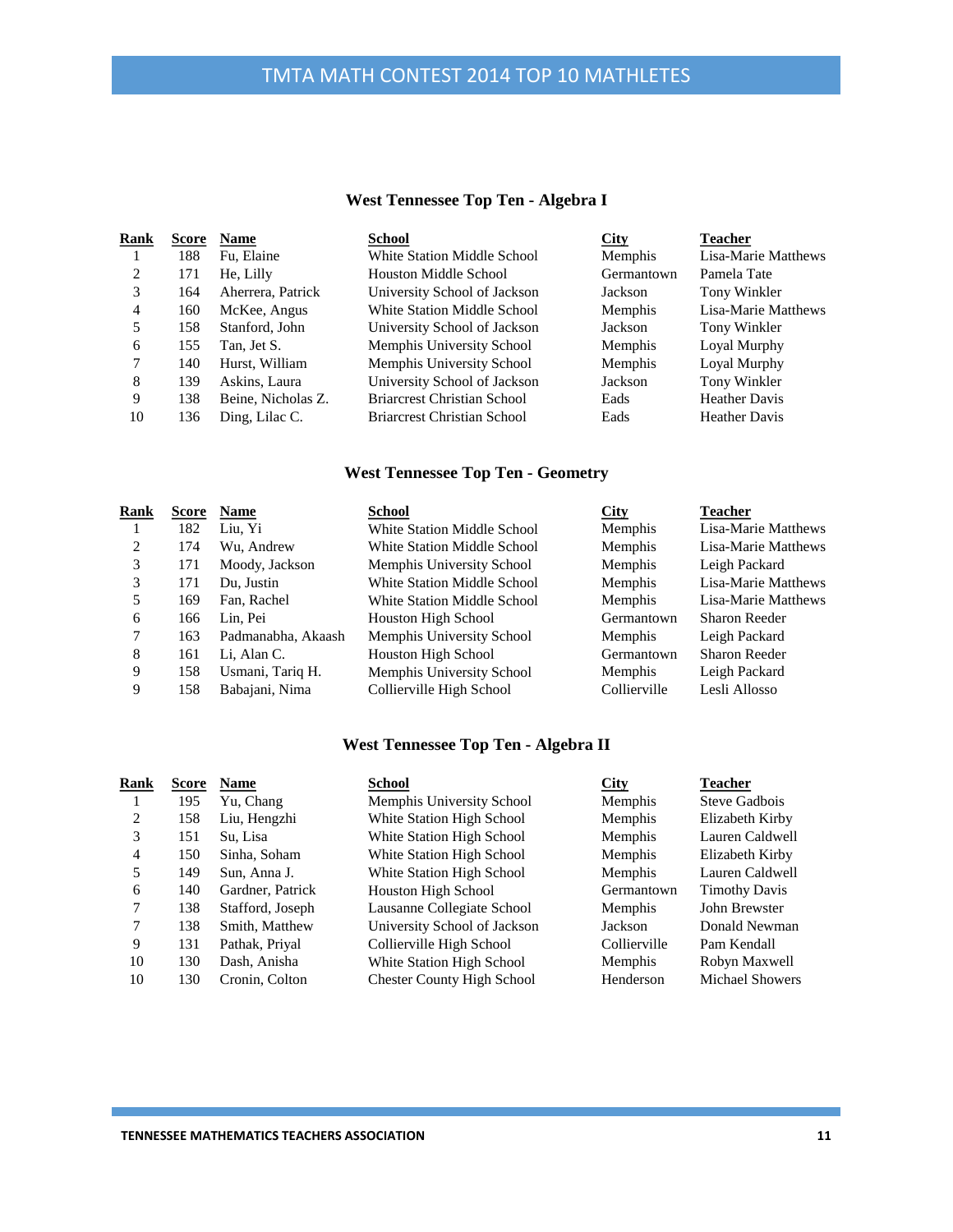## **West Tennessee Top Ten - Statistics**

| Rank | <b>Score</b> | <b>Name</b>         | School                       | City           | <b>Teacher</b>        |
|------|--------------|---------------------|------------------------------|----------------|-----------------------|
|      | 186          | Sun, Kevin          | Collierville High School     | Collierville   | <b>Matthew Holmes</b> |
| 2    | 171          | Souza, Katherine    | Collierville High School     | Collierville   | <b>Matthew Holmes</b> |
| 3    | 162          | Jiang, Linnie       | White Station High School    | <b>Memphis</b> | Susan Campbell        |
| 4    | 161          | Rajagopal, Sai S.   | Collierville High School     | Collierville   | <b>Matthew Holmes</b> |
| 5.   | 156          | Lieberman, Nancy    | Collierville High School     | Collierville   | <b>Matthew Holmes</b> |
| 6    | 152          | Zhang, Yuqi         | White Station High School    | <b>Memphis</b> | Susan Campbell        |
|      | 149          | Chu, David          | Arlington High School        | Arlington      | David Offerbe         |
| 8    | 144          | Cobb. Will          | University School of Jackson | Jackson        | Donald Newman         |
| 9    | 136          | Grisham, Candace J. | Central High School          | <b>Memphis</b> | Syrena Carlisle       |
| 9    | 136          | Ostrow, Samuel B.   | Memphis University School    | <b>Memphis</b> | Darin Clifft          |
|      |              |                     |                              |                |                       |

## **West Tennessee Top Ten - Pre-Calculus**

| Rank | Score | <b>Name</b>      | School                             | City           | <b>Teacher</b>     |
|------|-------|------------------|------------------------------------|----------------|--------------------|
|      | 185   | Murphy, Loyal P. | Memphis University School          | <b>Memphis</b> | Nancy Gates        |
| 2    | 166   | Creech, Andrew   | <b>Chester County High School</b>  | Henderson      | Judith Taylor      |
| 3    | 164   | Fugua, Savannah  | Milan High School                  | Milan          | Pamela Guerrero    |
| 4    | 160   | Xiao, Jennifer   | White Station High School          | <b>Memphis</b> | Carl Olsen         |
| 5    | 156   | Meacham, Hayden  | Memphis University School          | <b>Memphis</b> | Mike Gunn          |
| 6    | 155   | Gwin. John       | <b>Briarcrest Christian School</b> | Eads           | Annette Hardcastle |
| 6    | 155   | Morrison, Thomas | Memphis University School          | <b>Memphis</b> | Nancy Gates        |
| 8    | 154   | He. Yue          | Collierville High School           | Collierville   | Ivonne Bentley     |
| 9    | 153   | Mittal, Sneha    | Collierville High School           | Collierville   | Ivonne Bentley     |
| 10   | 150   | Leet. Matthew    | <b>Briarcrest Christian School</b> | Eads           | Annette Hardcastle |
|      |       |                  |                                    |                |                    |

#### **West Tennessee Top Ten - Calculus**

| Rank           | <u>Score</u> | <b>Name</b>      | <b>School</b>              | <b>City</b>    | <b>Teacher</b>       |
|----------------|--------------|------------------|----------------------------|----------------|----------------------|
|                | 182          | Ouyang, Richard  | Memphis University School  | <b>Memphis</b> | <b>Steve Gadbois</b> |
| $\mathfrak{D}$ | 168          | Zhao, Yunhua     | Memphis University School  | <b>Memphis</b> | <b>Steve Gadbois</b> |
| 3              | 165          | Sullivan, Garret | Memphis University School  | <b>Memphis</b> | <b>Steve Gadbois</b> |
| 4              | 162          | Chen, Tony       | Lausanne Collegiate School | Memphis        | <b>Todd Romoff</b>   |
| 5.             | 154          | Ault. Val        | Collierville High School   | Collierville   | <b>Harry Justus</b>  |
| 6              | 145          | Stockton, Chase  | Collierville High School   | Collierville   | <b>Harry Justus</b>  |
|                | 141          | Liang, Jia       | Collierville High School   | Collierville   | <b>Harry Justus</b>  |
|                | 141          | Daniel, Baty     | Memphis University School  | <b>Memphis</b> | Nancy Gates          |
| 9              | 135          | Gayoso, Matthew  | Memphis University School  | <b>Memphis</b> | <b>Steve Gadbois</b> |
| 10             | 133          | Shi, Hongjian    | Dresden High School        | <b>Dresden</b> | Ben Milbrath         |